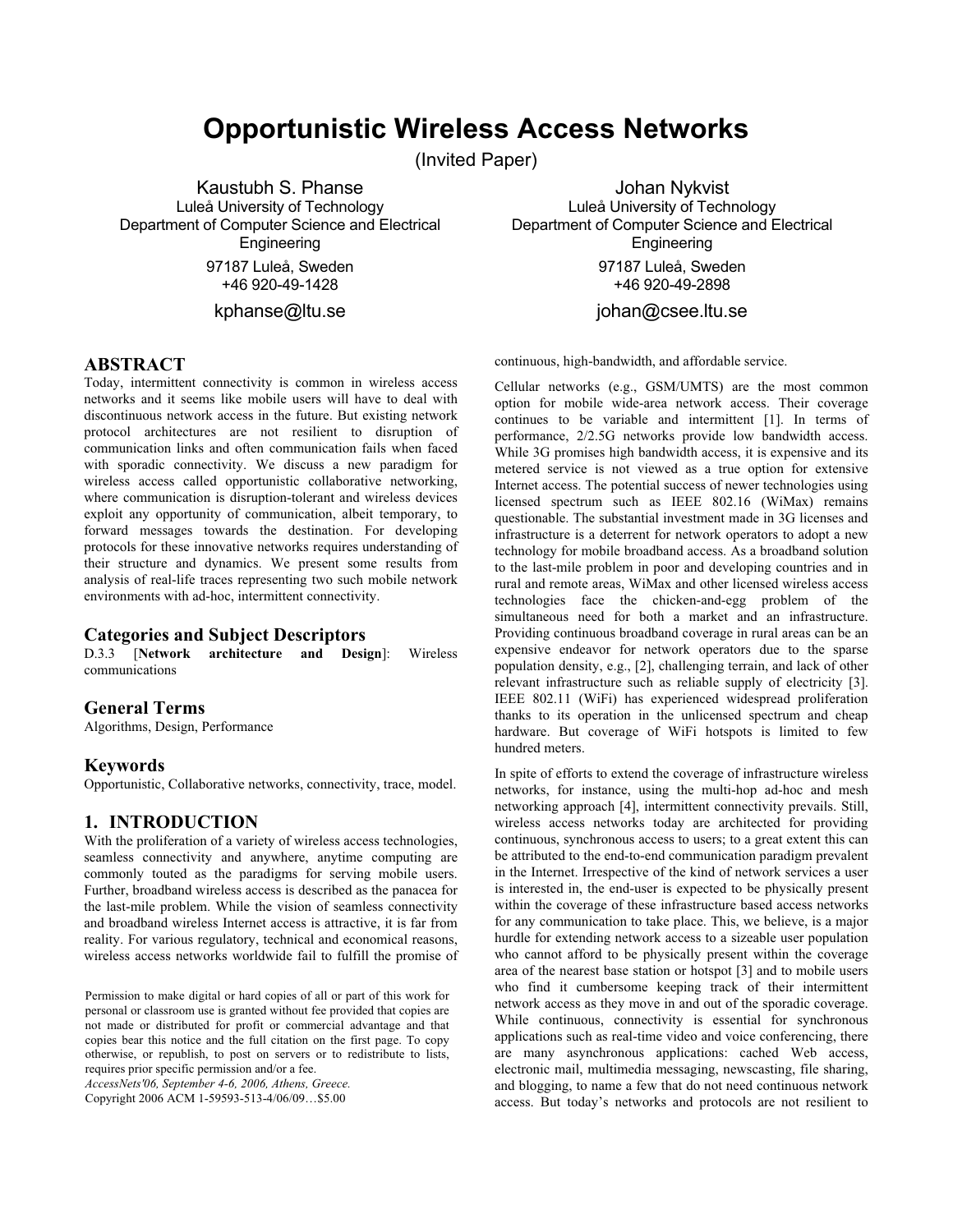disruption of communication links, and are not designed to exploit intermittent availability of network resources.

In this paper, we consider an emerging paradigm of opportunistic collaborative networking that overcomes these hurdles and supports a more practical whenever, wherever style of computing. Moving away from the traditional centralized operational model of access networks, we envision decentralized, self-organizing, opportunistic access networks in the future, those that incorporate intermittent connectivity and support natural human communication and usage patterns. Many challenges arise in implementing this new class of networks, e.g., handling heterogeneous types of devices with different communication characteristics, efficient routing in presence of network partitioning, disruption-tolerant transport layer and a connectivity-aware application design. Understanding the nature and structure of these complex and dynamic networks is crucial for engineering technical solutions as well as architecting business models to commercialize these networks in the future. In our ongoing work, we attempt to model the behavior of intermittently connected mobile access networks using real-life traces.

The rest of the paper is organized as follows. In Section 2, we define opportunistic, collaborative access networks. In Section 3, we analyze real-life wireless connection traces of two different mobile network environments and derive the emergent statistical structure. We present our concluding remarks in Section 4.

### **2. OPPORTUNISTIC COLLABORATIVE NETWORKS**

Many mobile and nomadic computing scenarios exist and new applications are emerging where users would like to use asynchronous and "real-enough time" services that exploit any opportunity of communication, albeit temporary, with other wireless devices or infrastructure in the vicinity. These contact opportunities could be periodic, coordinated, spontaneous or a combination therein. Concrete examples are: community mobile networks such as DakNet [3] and Sámi Network Connectivity [5] in rural and underserved regions; emergency and disaster relief operations where sporadic connectivity is what the network can support at best, vehicular ad-hoc networks [6] and ad-hoc peer-topeer networks [7].

As shown in Figure 1, these networks typically comprise heterogeneous wireless devices in motion (e.g., portable devices carried by mobile users, vehicles, high-altitude platforms) that form dynamic clusters or islands of connectivity, cooperate in routing data and take advantage of infrastructure network resources as and when they become available. It may take multiple discontinuous wireless contacts or hops before the data is carried from the source to the destination over a period of time. For instance, the dotted circles in Figure 1 illustrate dissemination of data from node 4 to node 2 over a period of time without contemporaneous end-to-end connectivity.

These opportunistic collaborative networks relax the "always-on" assumption and allow data transport even in the absence of contemporaneous end-to-end path between the source and destination. This paradigm is a radical departure from the traditional end-to-end communication model pursued in the Internet, and falls in the general space of delay- and disruptiontolerant networking (DTN) [8, 9]. The DTN concept was incubated primarily in the InterPlanetary Internet (IPN) Project, a special interest group within the Internet Society. The motivation was the need for a new architecture that could address internetworking of and interoperability between significantly disparate network environments envisioned in an interplanetary Internet [10]. These environments would be characterized by a wide variety of constraints and extreme conditions such as long, variable delays (minutes, hours or days) and frequent disruption of links, unlike the existing Internet we know. Since then the DTN idea has been found relevant and useful for many terrestrial applications, e.g., [3, 5, 6, 7] and has attracted considerable attention within the research community in the last few years.

Opportunistic collaborative networks have the potential of enabling new kinds of services that are capable of utilizing resources *as and when* they are available. This allows the network functioning to be versatile and driven by the natural usage needs rather than the technological aspects. We believe that this is the *raison d'être* that makes opportunistic collaborative networking powerful and attractive.

Let us now elaborate on the "opportunistic" and "collaborative" characteristics to understand what types of behavior and functionality could comprise these networks.



**Figure 1. Data routing using opportunistic contacts** 

#### **2.1 Opportunistic networking**

The literal meaning of the term "opportunistic" is evident—the tendency of network devices to exploit available resources in the network as and when possible. In the context of communication networks, though, it represents many more subtle properties. Opportunistic networks are intrinsically *fault tolerant* for they are not limited by the end-to-end connectivity assumption. These networks are *distributed* and *self-organizing* in that the control and management is largely up to the individual devices or users (within the boundaries defined by the network operator's policies, if part of a commercial network). The communication in these networks is *localized*, i.e., decisions such as routing are made by devices based on locally available information. Opportunistic also means being able to take advantage of *locally accessed global information*, where devices implicitly convey global reachability information strictly through local interaction.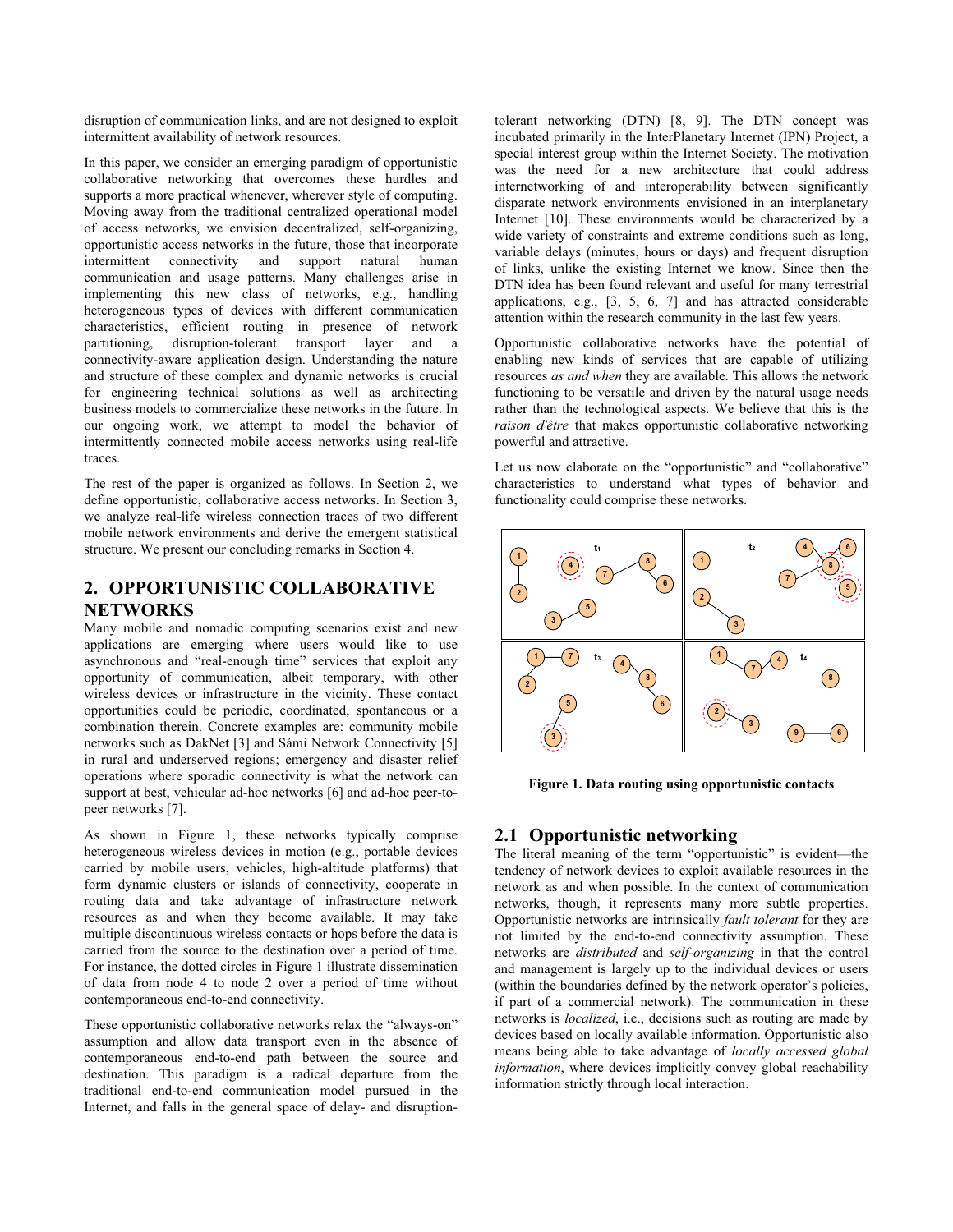Communication opportunities in a network can arise in different forms. They can be:

- 1. *Deterministic*—periodic connectivity, e.g., in an interplanetary network based on the movement patterns of planets and satellites, or connectivity that is a function of time synchronization among sensors;
- 2. *Coordinated*—a group of users deciding to meet at a particular location at a certain time to share data;
- 3. *Spontaneous*—when two or more devices meet by chance, e.g., two or more users with common interests meeting at an airport.

Various forms of user interactions together may lead to complex probabilistic connectivity patterns that, for instance, closely follow the social behavioral patterns of users. On a finer temporal granularity, the interconnectivity among devices may look spontaneous. Though from a bird's eye view, it exhibits an emergent behavior where the collective conduct of devices imparts interesting spatio-temporal statistical properties for the network as a whole, e.g., distribution of inter-contact times and contact times, clustering.

#### **2.2 Collaborative networking**

The term *collaborative*, in the context of communication networks, represents the various ways in which users and devices cooperate to mutually benefit from one another's role in the network, to maximize the network's utility and possibly to attain a common goal. There are several examples where the *collaborative* nature transpires as an integrated feature of the network. For instance, peer-to-peer file sharing applications such as BitTorrent [11] have incentive for cooperation built into the design; sensors in a wireless sensor network may implement energy-efficiency algorithms to attain the goal of network longevity; certain networks are deployed with a specific mission requiring users and devices to cooperate actively, e.g., emergency and rescue operations and NASA's interplanetary network. Alternatively, in a more anarchical setting, altruism on the part of certain users or the use of appropriate incentives, for instance, based on pricing mechanisms [12] or using game theoretic models [13] could trigger cooperation.

#### **3. MODELING MOBILE NETWORKS WITH AD HOC CONNECTIVITY**

The connection patterns of wireless mobile devices – how long and how frequently they connect – dictate the ability to route and transport data in these networks, in turn determining the performance limits of deployed services (e.g., end-to-end delay, packet delivery ratio). Until now, it has been a common practice in the mobile ad-hoc network community to employ synthetic spatial mobility models in order to implicitly generate temporal connection patterns. The mobility models generally focus on parameters such as initial distribution of nodes, maximum velocity and pause time of nodes; they often hide some of the crucial behavioral properties of the network that affect the performance and may inadvertently impair the accuracy of the results and conclusions. A prime example is the previously popular Random Way Point mobility model [14].

We argue that temporal connection models are better suited than spatial mobility models – instead of creating temporal connection patterns indirectly via spatial mobility models, we advocate using temporal connection models directly. This approach has at least two distinct advantages: first, it is easier to model realistic connection patterns, e.g., based on real-life traces, than mobility patterns; second, we are able to understand the network behavior much better, which facilitates development of practical protocols for these network environments.

To this end, we have developed methods to analyze real-life connection traces, identify significant stochastic properties, and create realistic connection models for simulation and formal analysis. We analyze traces from the MIT Reality Mining project [15] (specifically, a Bluetooth connection trace between mobile phones), henceforth referred to as *Reality*, and the Haggle project [16], henceforth referred to as *Haggle*. The traces capture behavior of two different intermittently connected mobile ad-hoc human social networks: the users in the *Reality* trace are students at MIT carrying Bluetooth-enabled smartphones, while those in the *Haggle* trace are attendees at the IEEE conference INFOCOM 2005 carrying Bluetooth enabled iMote sensors. Here, we present some results from our on-going trace analysis.



To derive emergent topological properties, we create an Aggregated Connection Graph (ACG), which is a weighted graph where the nodes represent mobile entities and the edges represent connections between the mobile entities. The edge weights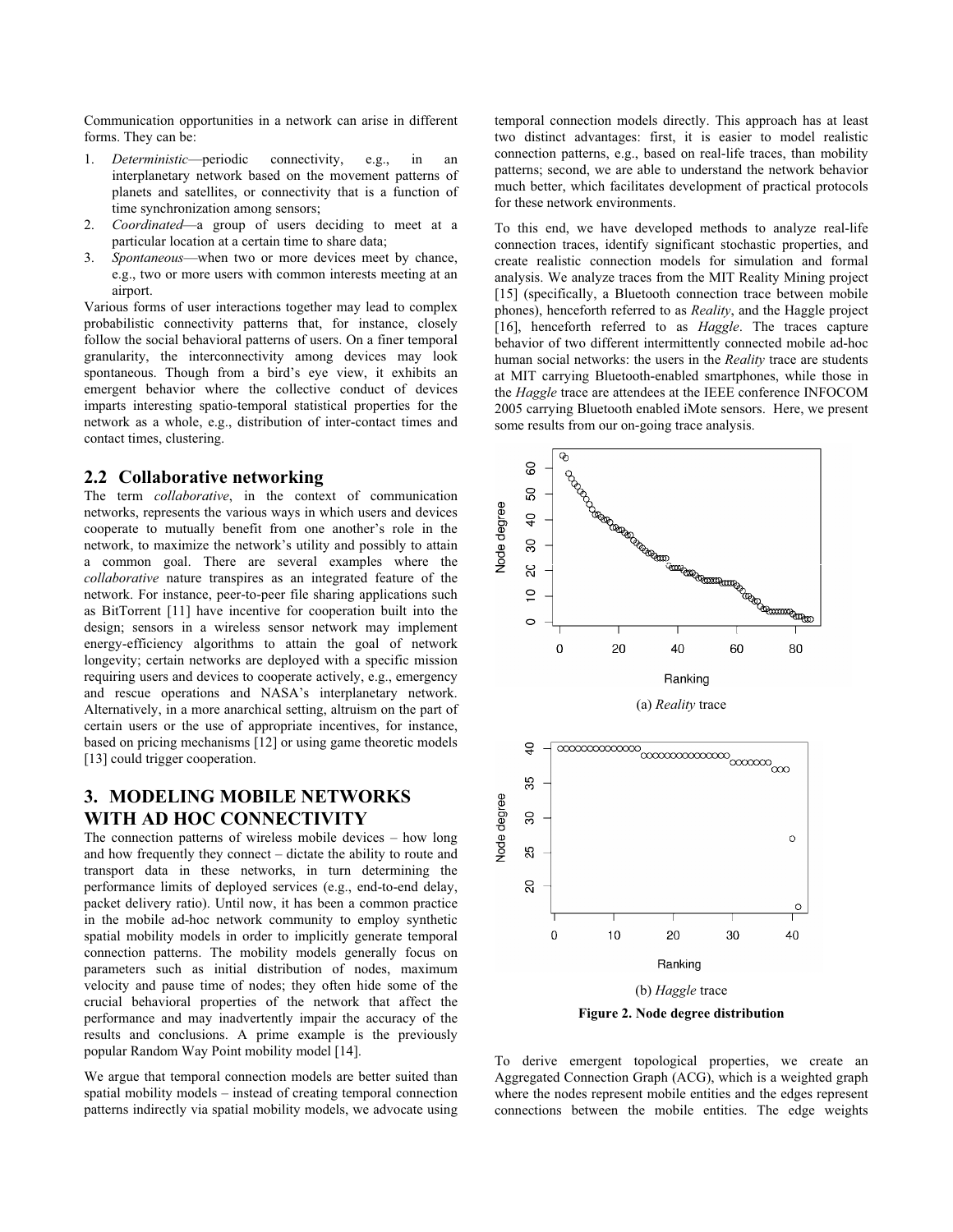represent the cumulative connection time between the mobile entities. The diagrams in Figures 2(a) and 2(b) show the node degree distributions for *Reality* and *Haggle*. The degree distribution of the *Reality* nodes is approximately linear. In contrast, almost all *Haggle* nodes have degrees of approximately 40. The large difference in the degree distributions is attributed to how people carrying the nodes associate in the different environments.

The log-log diagrams in Figures 2(a) and 2(b) show the edge weight (node-pair total connection time) distributions for *Reality* and *Haggle*. Both distributions are heavy-tailed, a few node pairs are connected several magnitude of orders longer than the larger part of the node pairs. We rank the edges according to their weights such that the highest ranked edge has the longest total connection time.



(b) *Haggle* trace

**Figure 3. Total connection time distribution** 

To further investigate the relation between topology and edge weights, we define a network's backbone as a sub-graph of the ACG that is induced by the nodes that are connected by the top 5% ranked edges. Figure 4 shows the occurrence of backbones. The Reality backbone consists of 28 nodes (approximately 28% of the total number of nodes) and 50 edges. The thickness of the edges indicates the aggregate connection time. The *Reality* backbone is more clustered than the *Haggle* backbone. We also observed communities – groups of devices internetworking more frequently. In Figure 5, we show communities in the *Reality* trace; the top 5% ranked edges per node have been plotted. The thick edges represent the backbone links.



#### **4. DISCUSSION**

Incorporating *opportunistic* and *collaborative* features into wireless access networks can greatly enhance the utility of existing access networks presenting unforeseen opportunities for technological and entrepreneurial innovations. These networks will evolve around social behavior and usage patterns of mobile users and hence will be complex in nature. Understanding the dynamics of these networks is crucial for engineering practical solutions. Our preliminary analysis of real-life wireless connection traces has brought out some interesting statistical and topological properties of real-life mobile human social networks.